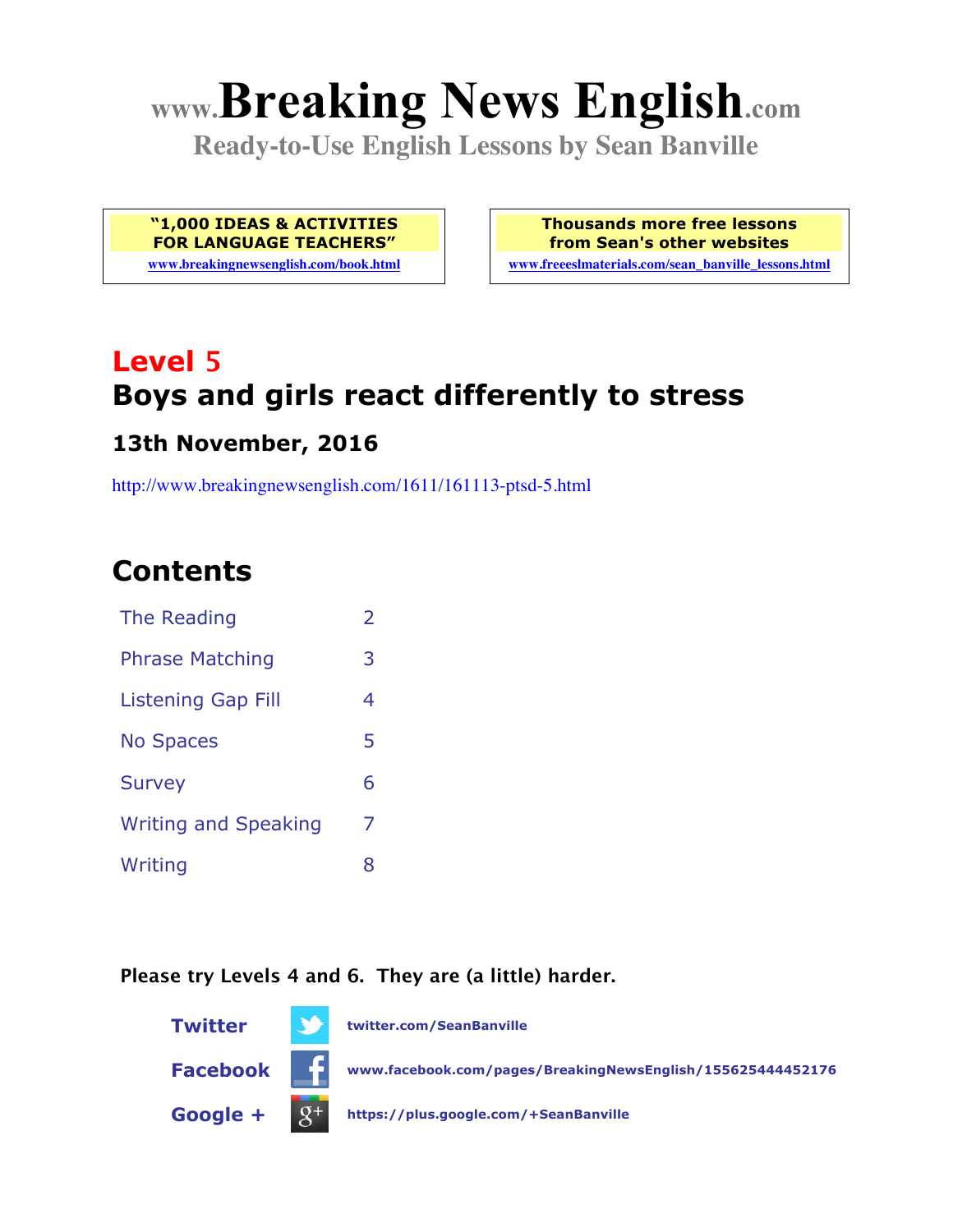# **THE READING**

From http://www.breakingnewsenglish.com/1611/161113-ptsd-5.html

A study from Stanford University suggests that stressful events affect the brains of boys and girls differently. Girls could suffer more after traumatic events and be more likely to get posttraumatic stress disorder (PTSD). They also say that girls and boys should be treated differently during the recovery process from PTSD. The lead researcher said: "It is important that people who work with traumatised youth consider the sex differences….It is possible that boys and girls could exhibit different trauma symptoms and that they might benefit from different approaches to treatment."

The research was on a part of the brain that deals with emotions and empathy, called the *insula*. A smaller *insula* means PTSD is more likely. Researchers said the *insula* was very small in girls who had experienced trauma. It was larger than usual in boys who had experienced a traumatic event. PTSD is a mental disorder that can develop after traumatic events, such as sexual assault, war, traffic accidents, or lifethreatening experiences. Symptoms may include disturbing or suicidal thoughts, nightmares related to the events, and alterations to how a person thinks and feels.

Sources: http://www.**bbc.com**/news/health-37936514 http://med.**stanford.edu**/news/all-news/2016/11/traumatic-stress-changes-brains-of-boys-girlsdifferently.html https://en.**wikipedia.org**/wiki/Posttraumatic\_stress\_disorder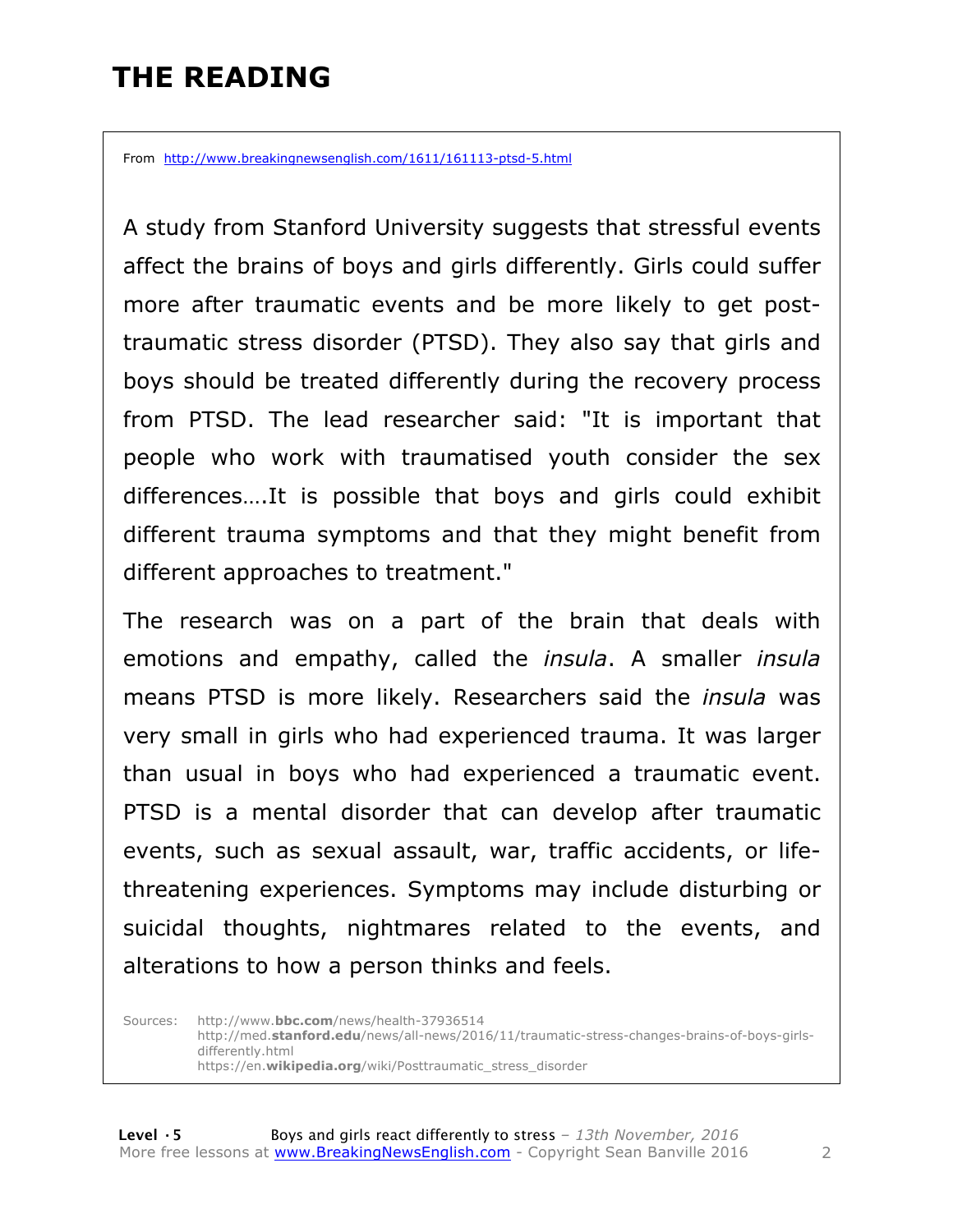# **PHRASE MATCHING**

From http://www.breakingnewsenglish.com/1611/161113-ptsd-5.html

#### **PARAGRAPH ONE:**

- 1. affect the brains of boys and girls
- 2. Girls could suffer
- 3. girls and boys should be
- 4. during the recovery
- 5. people who work with
- 6. girls could exhibit different trauma
- 7. they might
- 8. different approaches to

#### **PARAGRAPH TWO:**

1. a part of the brain that deals 2. PTSD is more 3. girls who had experienced 4. PTSD is a mental 5. traumatic events, such 6. traffic 7. suicidal 8. alterations to a. likely b. accidents c. disorder d. how a person thinks e. thoughts f. with emotions g. as sexual assault h. trauma

- a. process
- b. more
- c. symptoms
- d. treatment
- e. differently
- f. benefit
- g. traumatised youth
- h. treated differently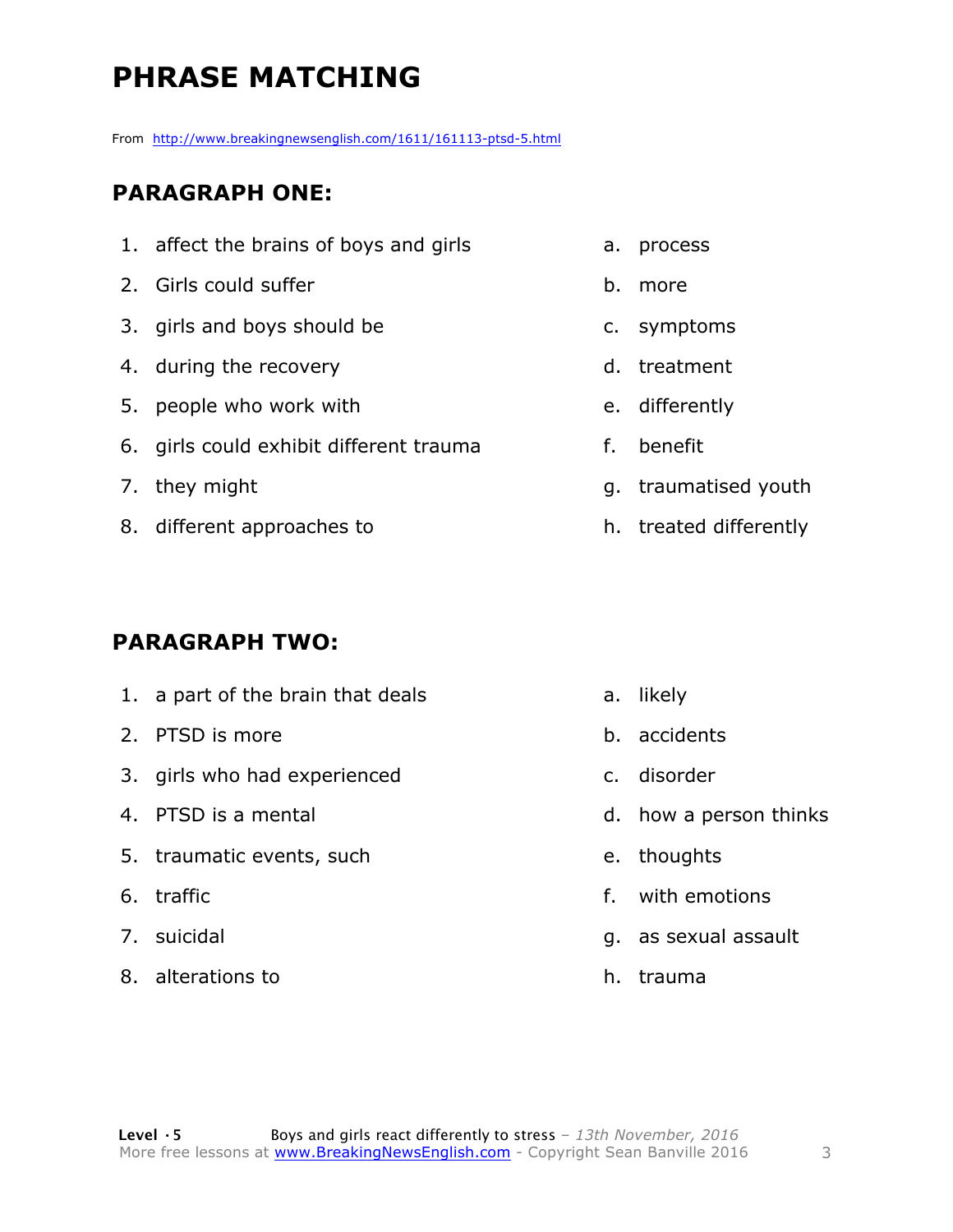### **LISTEN AND FILL IN THE GAPS**

From http://www.breakingnewsenglish.com/1611/161113-ptsd-5.html

| A study from Stanford University (1) __________________________ events affect    |  |  |  |
|----------------------------------------------------------------------------------|--|--|--|
| the brains of boys and girls differently. Girls (2) ____________________________ |  |  |  |
| after traumatic events and (3) __________________________ get post-traumatic     |  |  |  |
| stress disorder (PTSD). They also say that girls and boys should be treated      |  |  |  |
| differently during the (4) ________________________ from PTSD. The lead          |  |  |  |
| researcher said: "It is important that (5) ______________________ with           |  |  |  |
| traumatised youth consider the sex differences It is possible that boys and      |  |  |  |
| girls could (6) _________________________________trauma symptoms and that they   |  |  |  |
| might benefit from different approaches to treatment."                           |  |  |  |

The research was (7) The research was (7) and that deals with emotions and empathy, called the *insula*. A smaller *insula* means PTSD is more likely. Researchers said the *insula* was very (8) \_\_\_\_\_\_\_\_\_\_\_\_\_\_\_\_\_\_\_\_ had experienced trauma. It was (9) \_\_\_\_\_\_\_\_\_\_\_\_\_\_\_\_\_\_\_\_\_ boys who had experienced a traumatic event. PTSD is a mental disorder that can develop after traumatic events, such (10) \_\_\_\_\_\_\_\_\_\_\_\_\_\_\_\_\_\_\_\_\_, war, traffic accidents, or life-(11) \_\_\_\_\_\_\_\_\_\_\_\_\_\_\_\_\_\_\_\_\_\_. Symptoms may include disturbing or suicidal thoughts, nightmares related to the events, and (12) \_\_\_\_\_\_\_\_\_\_\_\_\_\_\_\_\_\_\_ a person thinks and feels.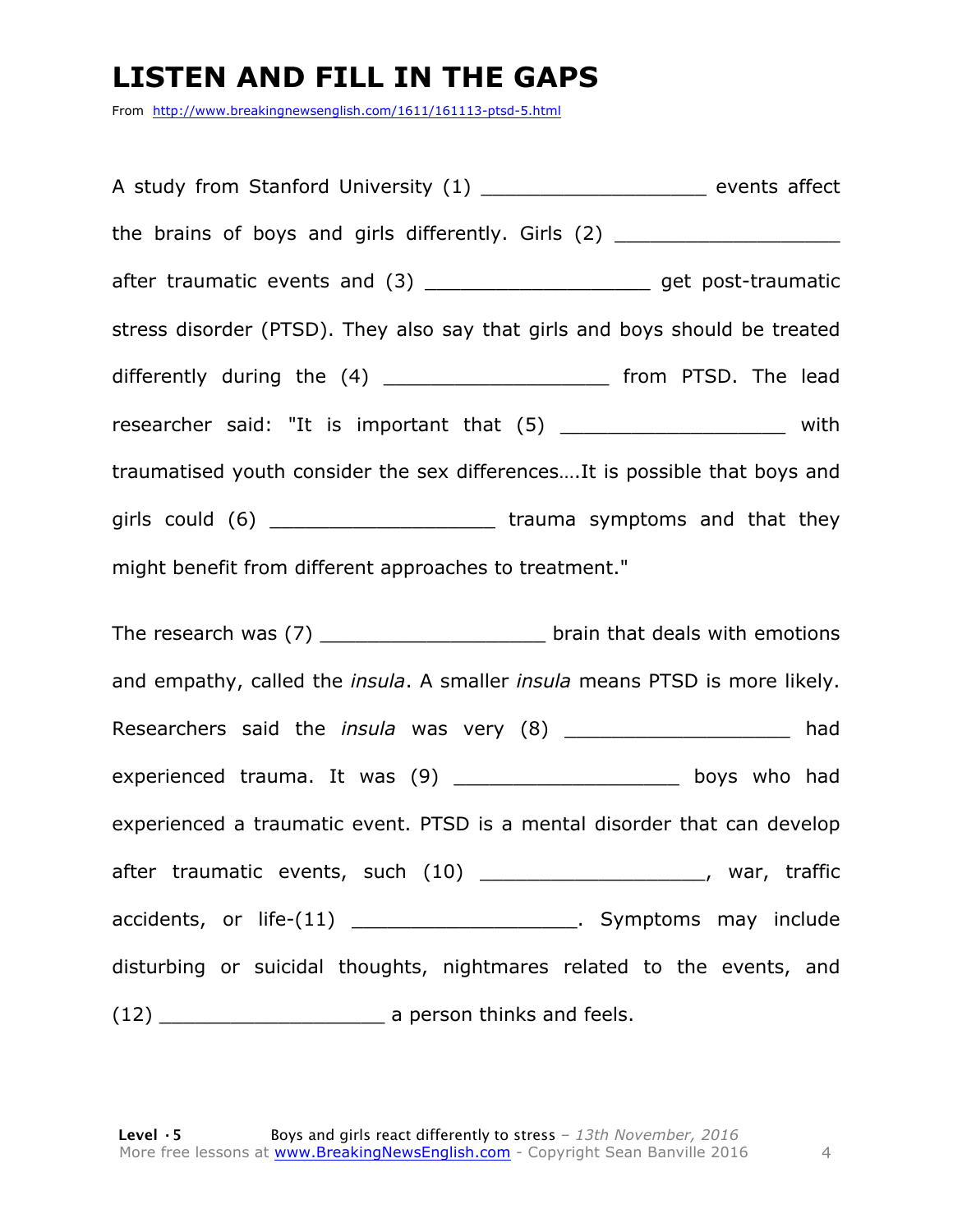# **PUT A SLASH ( / )WHERE THE SPACES ARE**

From http://www.breakingnewsenglish.com/1611/161113-ptsd-5.html

AstudyfromStanfordUniversitysuggeststhatstressfuleventsaffectth ebrainsofboysandgirlsdifferently.Girlscouldsuffermoreaftertraumat iceventsandbemorelikelytogetpost-traumaticstressdisorder(PTS D).Theyalsosaythatgirlsandboysshouldbetreateddifferentlyduringt herecoveryprocessfromPTSD.Theleadresearchersaid:"Itisimportan tthatpeoplewhoworkwithtraumatisedyouthconsiderthesexdifferenc es….Itispossiblethatboysandgirlscouldexhibitdifferenttraumasympt omsandthattheymightbenefitfromdifferentapproachestotreatment. "Theresearchwasonapartofthebrainthatdealswithemotionsandemp athy,calledtheinsula.AsmallerinsulameansPTSDismorelikely.Resea rcherssaidtheinsulawasverysmallingirlswhohadexperiencedtrauma .Itwaslargerthanusualinboyswhohadexperiencedatraumaticevent.P TSDisamentaldisorderthatcandevelopaftertraumaticevents,suchas sexualassault,war,trafficaccidents,orlife-threateningexperienc es.Symptomsmayincludedisturbingorsuicidalthoughts,nightmaresr elatedtotheevents,andalterationstohowapersonthinksandfeels.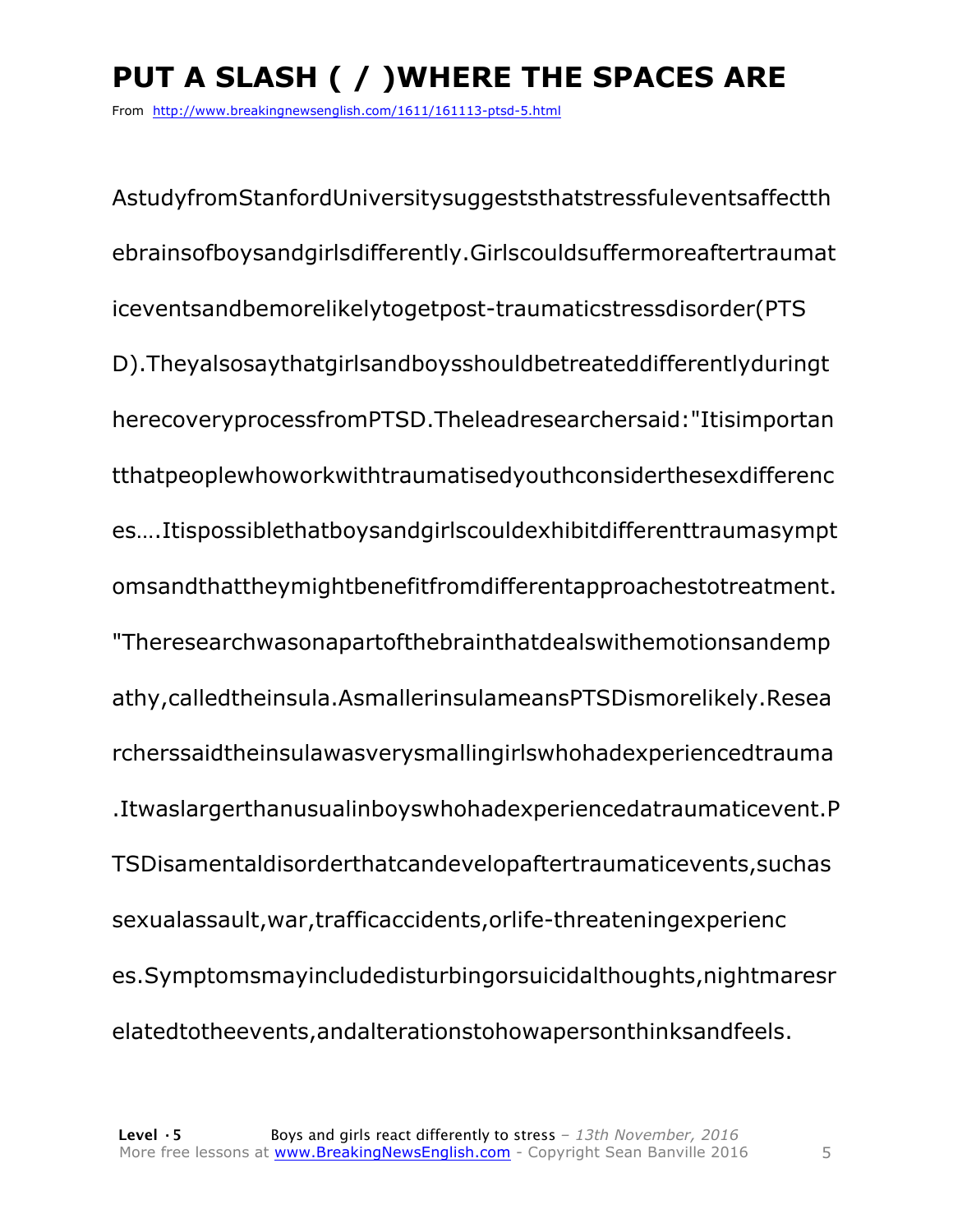# **STRESS SURVEY**

From http://www.breakingnewsenglish.com/1611/161113-ptsd-4.html

Write five GOOD questions about stress in the table. Do this in pairs. Each student must write the questions on his / her own paper.

When you have finished, interview other students. Write down their answers.

|      | STUDENT 1 | STUDENT 2 | STUDENT 3 |
|------|-----------|-----------|-----------|
| Q.1. |           |           |           |
| Q.2. |           |           |           |
| Q.3. |           |           |           |
| Q.4. |           |           |           |
| Q.5. |           |           |           |

- Now return to your original partner and share and talk about what you found out. Change partners often.
- Make mini-presentations to other groups on your findings.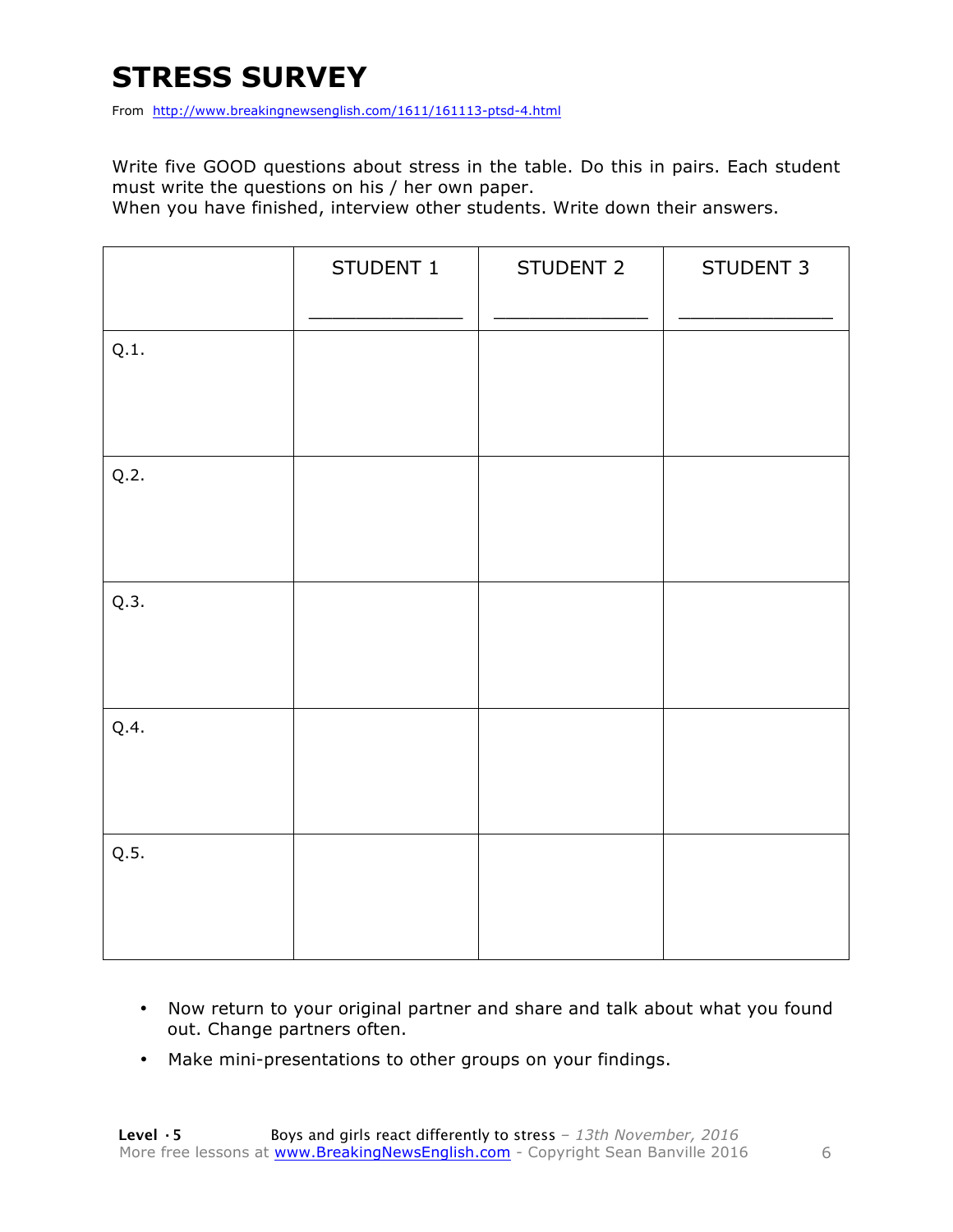## **WRITE QUESTIONS & ASK YOUR PARTNER(S)**

Student A: Do not show these to your speaking partner(s).

*Boys and girls react differently to stress – 13th November, 2016* More free lessons at www.BreakingNewsEnglish.com

# **WRITE QUESTIONS & ASK YOUR PARTNER(S)**

-----------------------------------------------------------------------------

Student B: Do not show these to your speaking partner(s).

| a) |  |  |
|----|--|--|
| b) |  |  |
| c) |  |  |
| d) |  |  |
| e) |  |  |
| f) |  |  |
|    |  |  |